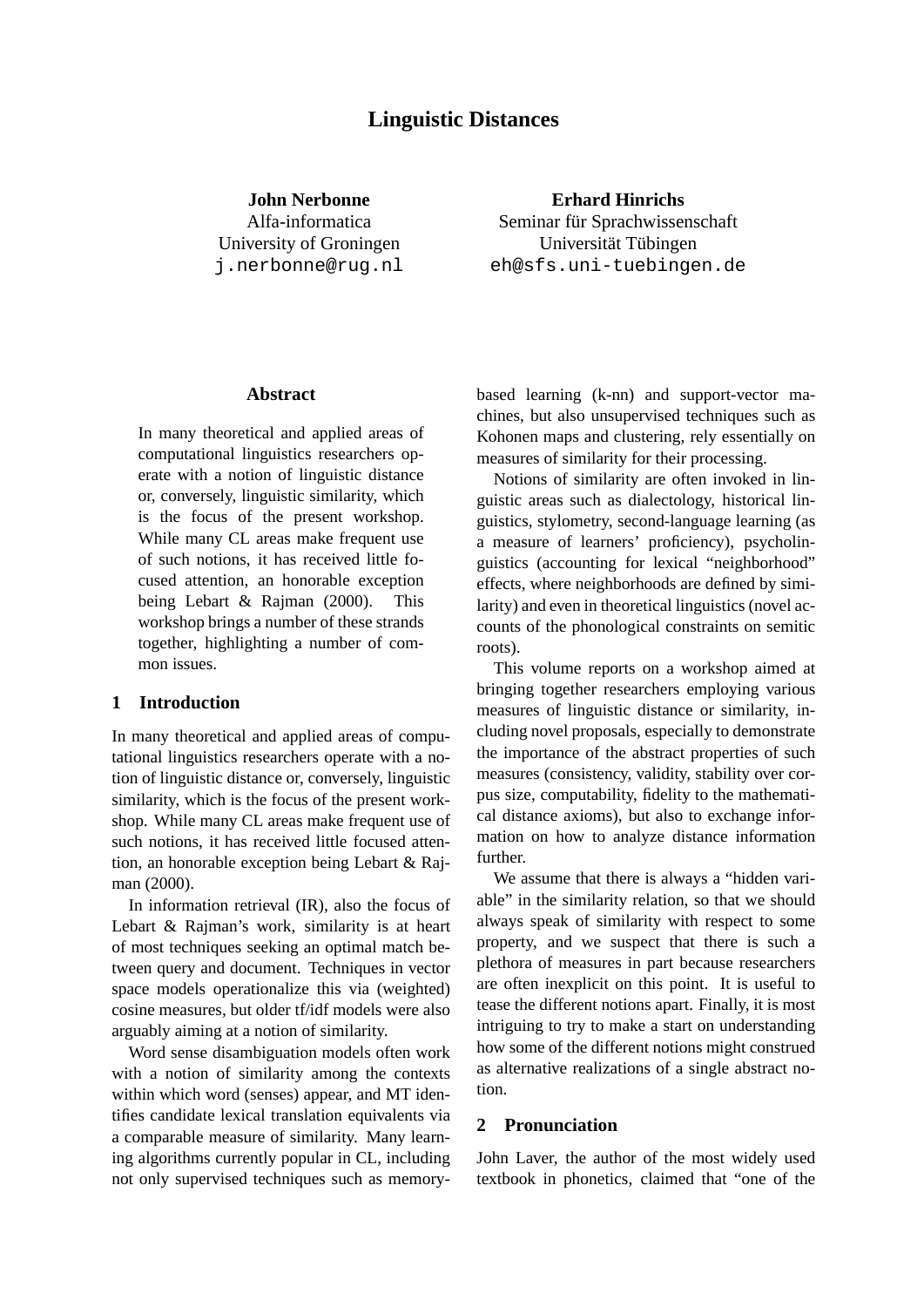most basic concepts in phonetics, and one of the least discussed, is that of **phonetic similarity** [boldface in original, JN & EH]" (Laver, 1994, p. 391), justifying the attention the workshop pays to it. Laver goes on to sketch the work that has been done on phonetic similarity, or, more exactly, phonetic distance, in particular, the empirical derivation of confusion matrices, which indicate the likelihood with which people or speech recognition systems confusion one sound for another. Miller & Nicely (1955) founded this approach with studies of how humans confused some sounds more readily than others. Although "confusability" is a reasonable reflection of phonetic similarity, it is perhaps worth noting that confusion matrices are often asymmetric, suggesting that something more complex is at play. Clark & Yallop (1995, p. 319ff) discuss this line of work further, suggesting more sophisticated analyses which aggregate confusion matrices based on segments.

In addition to the phonetic interest (above), phonologists have likewise shown interest in the question of similarity, especially in recent work. Albright and Hayes (2003) have proposed a model of phonological learning which relies on "minimal generalization". The idea is that children learn e.g. rules of allomorphy on the basis not merely of rules and individual lexical exceptions (the earlier standard wisdom), but rather on the basis of slight but reliable generalizations. An example is the formation of the past tense of verbs ending in [IN], 'ing' (fling, sing, sting, spring, string) that build past tenses as 'ung'  $[\text{A}n]$ . We omit details but note that the "minimal generalization" is minimally DISTANT in pronunciation.

Frisch, Pierrehumbert & Broe (2004) have also kindled an interest in segmental similarity among phonologists with their claim that syllables in Semitic languages are constrained to have unlike consonants in syllable onset and coda. Their work has not gone unchallenged (Bailey and Hahn, 2005; Hahn and Bailey, 2005), but it has certainly created further theoretical interest in phonological similarity.

There has been a great deal of attention in psycholinguistics to the the problem of word recognition, and several models appeal explicitly to the "degree of phonetic similarity among the words" (Luce and Pisoni, 1998, p. 1), but most of these models employ relatively simple no-

tions of sequence similarity and/or, e.g., the idea that distance may be operationalized by the number or replacements needed to derive one word from another—ignoring the problem of similarity among words of different lengths (Vitevitch and Luce, 1999). Perhaps more sophisticated computational models of pronunciation distance could play a role in these models in the future.

Kessler (1995) showed how to employ edit distance to operationalize pronunciation difference in order to investigate dialectology more precisely, an idea which, particular, Heeringa (2004) pursued at great length. Kondrak (2002) created a variant of the dynamic programming algorithm used to compute edit distance which he used to identify cognates in historical linguistics. McMahon & McMahon (2005) include investigations of pronunciation similarity in their recent book on phylogenetic techniques in historical linguistics. Several of the contributions to this volume build on these earlier efforts or are relevant to them.

Kondrak and Sherif (this volume) continue the investigation into techniques for identifying cognates, now comparing several techniques which rely solely on parameters set by the researcher to machine learning techniques which automatically optimize those parameters. They show the the machine learning techniques to be superior, in particular, techniques basic on hidden Markov models and dynamic Bayesian nets.

Heeringa et al. (this volume) investigate several extensions of the fundamental edit distance algorithm for use in dialectology, including sensitivity to order and context as well syllabicity constraints, which they argue to be preferable, and length normalization and graded weighting schemes, which they argue against.

Dinu & Dinu (this volume) investigate metrics on string distances which attach more importance to the initial parts of the string. They embed this insight into a scheme in which  $n$ -grams are ranked (sorted) by frequency, and the difference in the rankings is used to assay language differences. Their paper proves that difference in rankings is a proper mathematical metric.

Singh (this volume) investigates the technical question of identifying languages and character encoding systems from limited amounts of text. He collects about 1, 000 or so of the most frequent  $n$ -grams of various sizes and then classifies next texts based on the similarity between the fre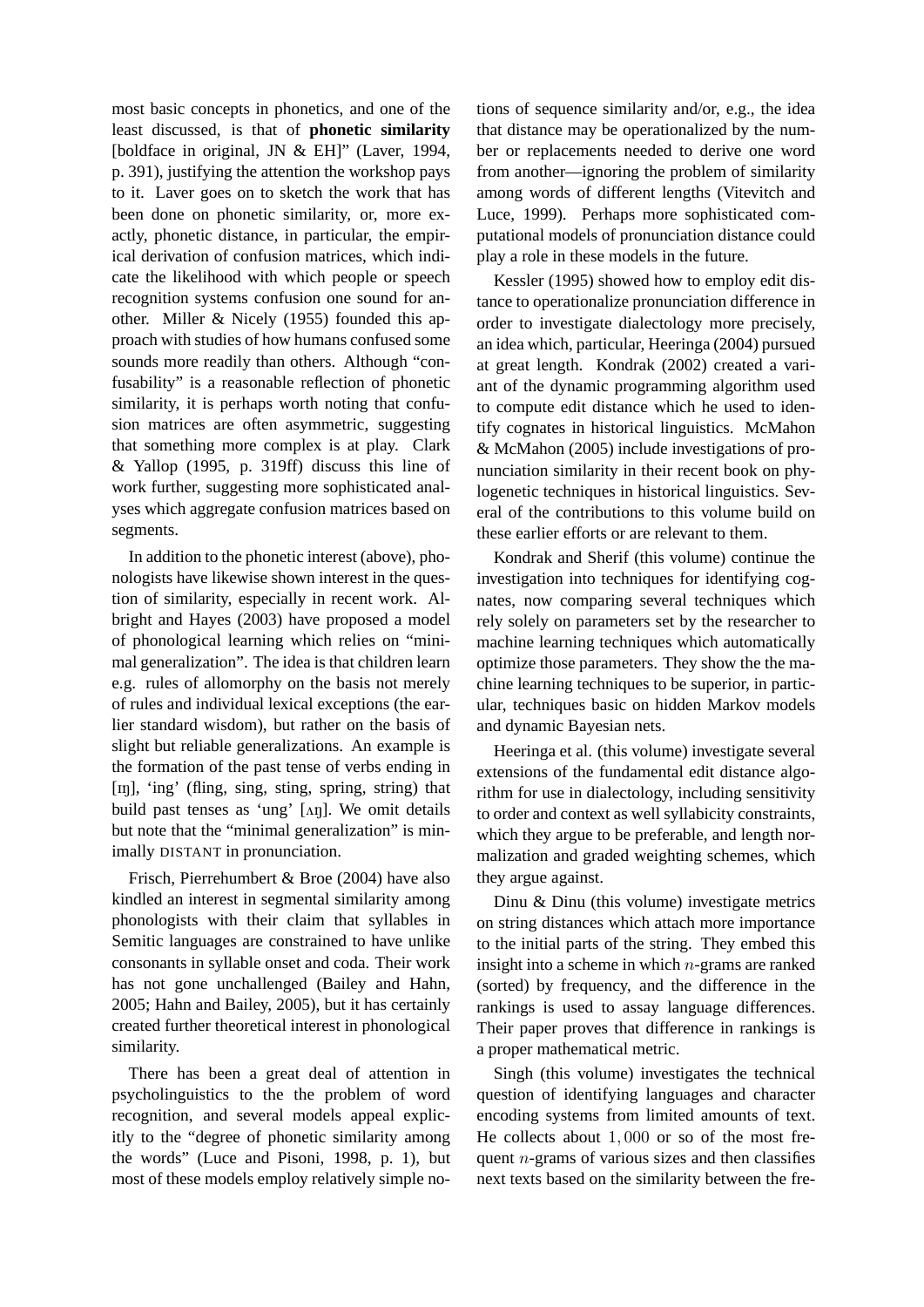quency distributions of the known texts with those of texts to be classified. His empirical results show "mutual cross entropy" to identify similarity most reliably, but there are several close competitors.

## **3 Syntax**

Although there is less interest in similarity at the syntactic level among linguistic theorists, there is still one important areas of theoretical research in which it could play an important role and several interdisciplinary studies in which similarity and/or distant is absolutely crucial. Syntactic TYPOLOGY is an area of linguistic theory which seeks to identify syntactic features which tend to be associated with one another in all languages (Comrie, 1989; Croft, 2001). The fundamental vision is that some sorts of languages may be more similar to one another—typologically—than would first appear.

Further, there are two interdisciplinary linguistic studies in which similarity and/or distance plays a great role, including similarity at the syntactic level (without, however, exclusively focusing on syntax). LANGUAGE CONTACT studies seek to identify the elements of one language which have been adopted in a second in a situation in which two or more languages are used in the same community (Thomason and Kaufmann, 1988; van Coetsem, 1988). Naturally, these may be non-syntactic, but syntactic CONTAMINATION is a central concept which is recognized in contaminated varieties which have become more similar to the languages which are the source of contamination.

Essentially the same phenomena is studied in SECOND-LANGUAGE LEARNING, in which syntactic patterns from a dominant, usually first, language are imposed on a second. Here the focus is on the psychology of the individual language user as opposed to the collective habits of the language community.

Nerbonne and Wiersma (this volume) collect frequency distributions of part-of-speech (POS) trigrams and explore simple measures of distance between these. They approach issues of statistical significance using permutation tests, which requires attention to tricky issues of normalization between the frequency distributions.

Homola & Kuboň (this volume) join Nerbonne and Wiersma in advocating a surface-oriented measure of syntactic difference, but base their measure on dependency trees rather than POS tags, a more abstract level of analysis. From there they propose an analogue to edit distance to gauge the degree of difference. The difference between two tree is the sum of the costs of the tree-editing operations needed to obtain one tree from another (Noetzel and Selkow, 1999).

Emms (this volume) concentrates on applications of the notion 'tree similarity' in particular in order to identify text which is syntactically similar to questions and which may therefore be expected to constitute an answer to the question. He is able to show that the tree-distance measure outperforms sequence distance measures, at least if lexical information is also emphasized.

Kübler (this volume) uses the similarity measure in memory-based learning to parse. This is a surprising approach, since memory-based techniques are normally used in classification tasks where the target is one of a small number of potential classifications. In parsing, the targets may be arbitrarily complex, so a key step is select an initial structure in a memory-based way, and then to adapt it further. In this paper Kübler first applies chunking to the sentence to be parsed and selects an initial parse based on chunk similarity.

## **4 Semantics**

While similarity as such has not been a prominent term in theoretical and computational research on natural language semantics, the study of LEXICAL SEMANTICS, which attempts to identify regularities of and systematic relations among word meanings, is more often than not predicated on an implicit notion of 'semantic similarity'. Research on the lexical semantics of verbs tries to identify verb classes whose members exhibit similar syntactic and semantic behavior. In logic-based theories of word meaning (e.g., Vendler (1967) and Dowty (1979)), verb classes are identified by similarity patterns of inference, while Levin's (1993) study of English verb classes demonstrates that similarities of word meanings for verbs can be gleaned from their syntactic behavior, in particular from their ability or inability to participate in diatheses, i.e. patterns of argument alternations.

With the increasing availability of large electronic corpora, recent computational research on word meaning has focused on capturing the notion of 'context similarity' of words. Such studies follow the empiricist approach to word meaning summarized best in the famous dictum of the British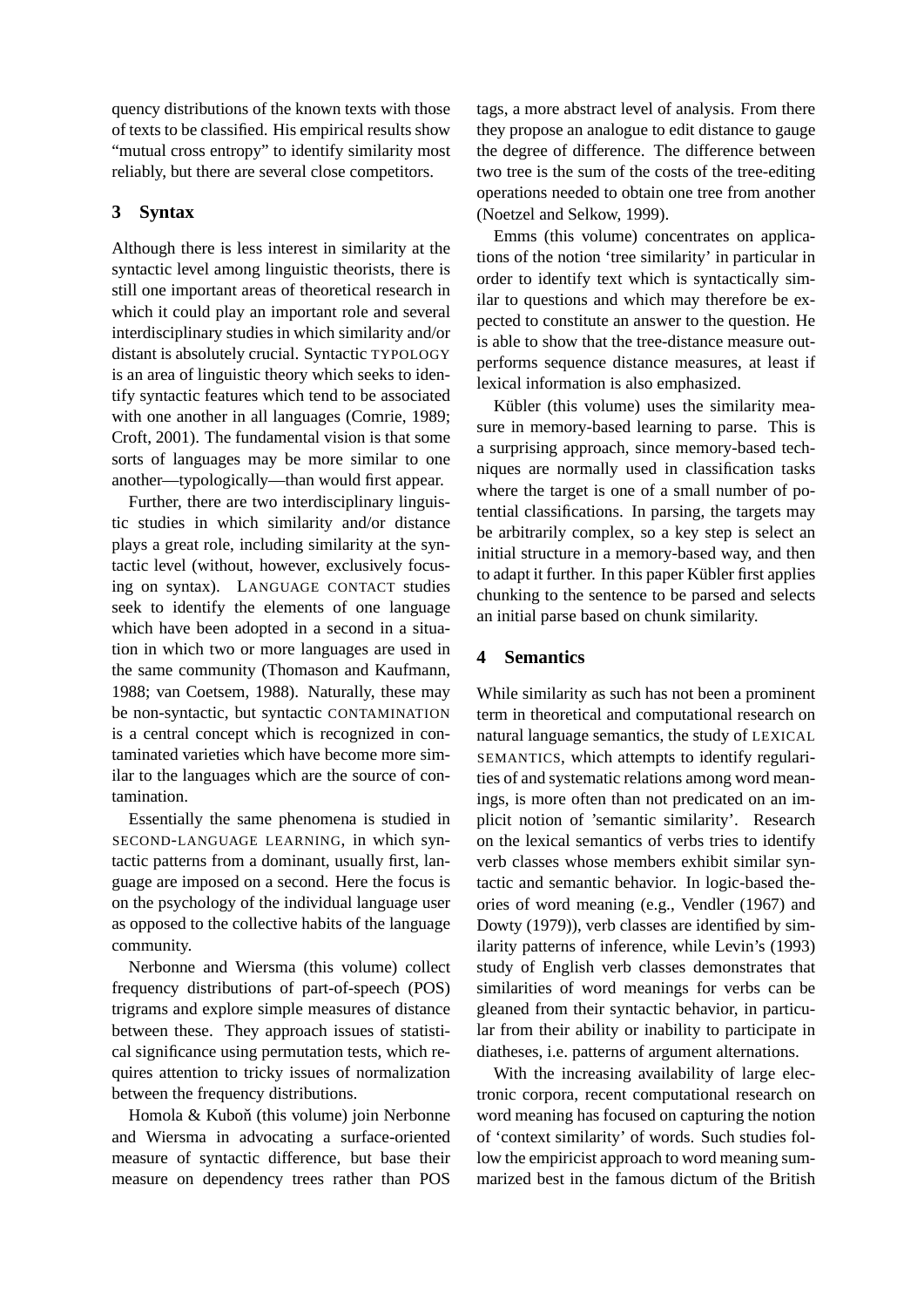linguist J.R. Firth: "You shall know a word by the company it keeps." (Firth, 1957, p. 11) Context similarity has been used as a means of extracting collocations from corpora, e.g. by Church & Hanks (1990) and by Dunning (1993), of identifying word senses, e.g. by Yarowski (1995) and by Schütze (1998), of clustering verb classes, e.g. by Schulte im Walde (2003), and of inducing selectional restrictions of verbs, e.g. by Resnik (1993), by Abe & Li (1996), by Rooth et al. (1999) and by Wagner (2004).

A third approach to lexical semantics, developed by linguists and by cognitive psychologists, primarily relies on the intuition of lexicographers for capturing word meanings, but is also informed by corpus evidence for determining word usage and word senses. This type of approach has led to two highly valued semantic resources: the Princeton WordNet (Fellbaum, 1998) and the Berkeley Framenet (Baker et al., 1998). While originally developed for English, both approaches have been successfully generalized to other languages.

The three approaches to word meaning discussed above try to capture different aspects of the notion of semantic similarity, all of which are highly relevant for current and future research in computational linguistics. In fact, the five papers that discuss issues of semantic similarity in the present volume build on insights from these three frameworks or address open research questions posed by these frameworks. Zesch and Gurevych (this volume) discuss how measures of semantic similarity—and more generally: semantic relatedness—can be obtained by similarity judgments of informants who are presented with word pairs and who, for each pair, are asked to rate the degree of semantic relatedness on a predefined scale. Such similarity judgments can provide important empirical evidence for taxonomic models of word meanings such as wordnets, which thus far rely mostly on expert knowledge of lexicographers. To this end, Zesch and Gurevych propose a corpus-based system that supports fast development of relevant data sets for large subject domains.

St-Jacques and Barrière (this volume) review and contrast different philosophical and psychological models for capturing the notion of semantic similarity and different mathematical models for measuring semantic distance. They draw attention to the fact that, depending on which un-

derlying models are in use, different notions of semantic similarity emerge and conjecture that different similarity metrics may be needed for different NLP tasks. Dagan (this volume) also explores the idea that different notions of semantic similarity are needed when dealing with semantic disambiguation and language modeling tasks on the one hand and with applications such as information extraction, summarization, and information retrieval on the other hand.

Dridan and Bond (this volume) and Hachey (this volume) both consider semantic similarity from an application-oriented perspective. Dridan and Bond employ the framework of robust minimal recursion semantics in order to obtain a more adequate measure of sentence similarity than can be obtained by word-overlap metrics for bag-of-words representations of sentences. They show that such a more fine-grained measure, which is based on compact representations of predicate-logic, yields better performance for paraphrase detection as well as for sentence selection in question-answering tasks than simple word-overlap metrics. Hachey considers an automatic content extraction (ACE) task, a particular subtask of information extraction. He demonstrates that representations based on term cooccurrence outperform representations based on term-by-document matrices for the task of identifying relationships between named objects in texts.

### **Acknowledgments**

We are indebted to our program committee and to the incidental reviewers named in the organizational section of the book, and to others who remain anonymous. We thank Peter Kleiweg for managing the production of the book and Therese Leinonen for discussions about phonetic similarity. We are indebted to the Netherlands Organization for Scientific Research (NWO), grant 200- 02100, for cooperation between the Center for Language and Cognition, Groningen, and the *Seminar für Sprachwissenschaft*, Tübingen, for support of the work which is reported on here. We are also indebted to the Volkswagen Stiftung for their support of a joint project "Measuring Linguistic Unity and Diversity in Europe" that is carried out in cooperation with the Bulgarian Academy of Science, Sofia. The work reported here is directly related to the research objectives of this project.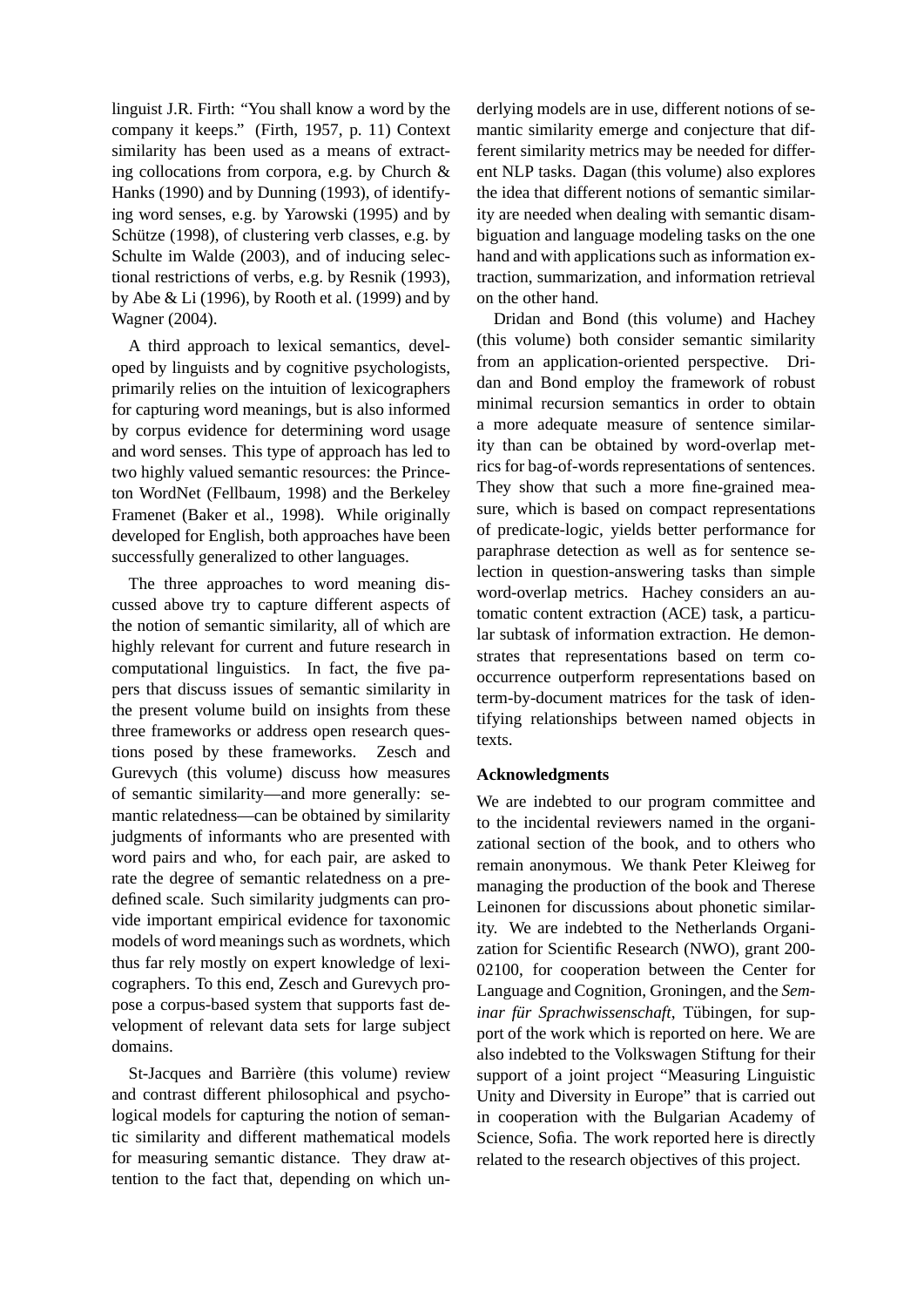#### **References**

- Naoki Abe and Hang Li. 1996. Learning word association norms using tree cut pair models. In *Proceedings of 13th International Conference on Machine Learning*.
- Adam Albright and Bruce Hayes. 2003. Rules vs. analogy in English past tenses: A computational/experimental study. *Cognition*, 90:119–161.
- Todd M. Bailey and Ulrike Hahn. 2005. Phoneme Similarity and Confusability. *Journal of Memory and Language*, 52(3):339–362.
- Collin F. Baker, Charles J. Fillmore, and John B. Lowe. 1998. The Berkeley FrameNet project. In Christian Boitet and Pete Whitelock, editors, *Proceedings of the Thirty-Sixth Annual Meeting of the Association for Computational Linguistics and Seventeenth International Conference on Computational Linguistics*, pages 86–90, San Francisco, California. Morgan Kaufmann Publishers.
- Kenneth Ward Church and Patrick Hanks. 1990. Word association norms, mutual information, and lexicography. *Computational Linguistics*, 16(1):22–29.
- John Clark and Colin Yallop. 1995. *An Introduction to Phonetics and Phonology*. Blackwell, Oxford.
- Bernard Comrie. 1989. *Language Universals and Linguistic Typology:Syntax and Morphology*. Oxford, Basil Blackwell.
- William Croft. 2001. *Radical Construction Grammar: Syntactic Theory in Typological Perspective*. Oxford University Press, Oxford.
- David Dowty. 1979. *Word Meaning and Montague Grammar*. Reidel, Dordrecht.
- Ted Dunning. 1993. Accurate methods for the statistics of surprise and coincidence. *Computational Linguistics*, 19(1):61–74.
- Christiane Fellbaum. 1998. *WordNet: An Electronic Lexical Database*. MIT Press.
- J. R. Firth. 1957. A synopsis of linguistic theory. *Oxford: Philological Society*. Reprinted in F. Palmer (ed.)(1968). Studies in Linguistic Analysis 1930- 1955. Selected Papers of J.R. Firth., Harlow: Longman.
- Stefan A. Frisch, Janet B. Pierrehumbert, and Michael B. Broe. 2004. Similarity Avoidance and the OCP. *Natural Language & Linguistic Theory*, 22(1):179–228.
- Ulrike Hahn and Todd M. Bailey. 2005. What Makes Words Sound Similar? *Cognition*, 97(3):227–267.
- Wilbert Heeringa. 2004. *Measuring Dialect Pronunciation Differences using Levenshtein Distance*. Ph.D. thesis, Rijksuniversiteit Groningen.
- Brett Kessler. 1995. Computational dialectology in Irish Gaelic. In *Proc. of the European ACL*, pages 60–67, Dublin.
- Grzegorz Kondrak. 2002. *Algorithms for Language Reconstruction*. Ph.D. thesis, University of Toronto.
- John Laver. 1994. *Principles of Phonetics*. Cambridge Univeristy Press, Cambridge.
- Ludovic Lebart and Martin Rajman. 2000. Computing similarity. In Robert Dale, Hermann Moisl, and Harold Somers, editors, *Handbook of Natural Language Processing*, pages 477–505. Dekker, Basel.
- Beth Levin. 1993. *English Verb Classes and Alternations: a Preliminary Investigation*. University of Chicago Press, Chicago and London.
- Paul A. Luce and David B. Pisoni. 1998. Recognizing spoken words: The neighborhood activation model. *Ear and Hearing*, 19(1):1–36.
- April McMahon and Robert McMahon. 2005. *Language Classification by the Numbers*. Oxford University Press, Oxford.
- George A. Miller and Patricia E. Nicely. 1955. An Analysis of Perceptual Confusions Among Some English Consonants. *The Journal of the Acoustical Society of America*, 27:338–352.
- Andrew S. Noetzel and Stanley M. Selkow. 1999. An analysis of the general tree-editing problem. In David Sankoff and Joseph Kruskal, editors, *Time Warps, String Edits and Macromolecules: The Theory and Practice of Sequence Comparison*, pages 237–252. CSLI, Stanford. <sup>1</sup>1983.
- Philip Stuart Resnik. 1993. *Selection and Information: A Class-Based Approach to Lexical Relationships*. Ph.D. thesis, University of Pennsylvania.
- Mats Rooth, Stefan Riezler, Detlef Prescher, Glenn Carroll, and Franz Beil. 1999. Inducing an semantically annotated lexicon via em-based clustering. In *Proceedings of the 37th Annual Meeting of the Association for Computational Linguistics*, Maryland.
- Sabine Schulte im Walde. 2003. *Experiments on the Automatic Induction of German Semantic Verb Classes.* Ph.D. thesis, Institut für Maschinelle Sprachverarbeitung, Universität Stuttgart. Published as AIMS Report 9(2).
- Hinrich Schütze. 1998. Automatic word sense discrimination. *Computational Linguistics*, 24(1):97– 123.
- Sarah Thomason and Terrence Kaufmann. 1988. *Language Contact, Creolization, and Genetic Linguistics*. University of California Press, Berkeley.
- Frans van Coetsem. 1988. *Loan Phonology and the Two Transfer Types in Language Contact*. Publications in Language Sciences. Foris Publications, Dordrecht.